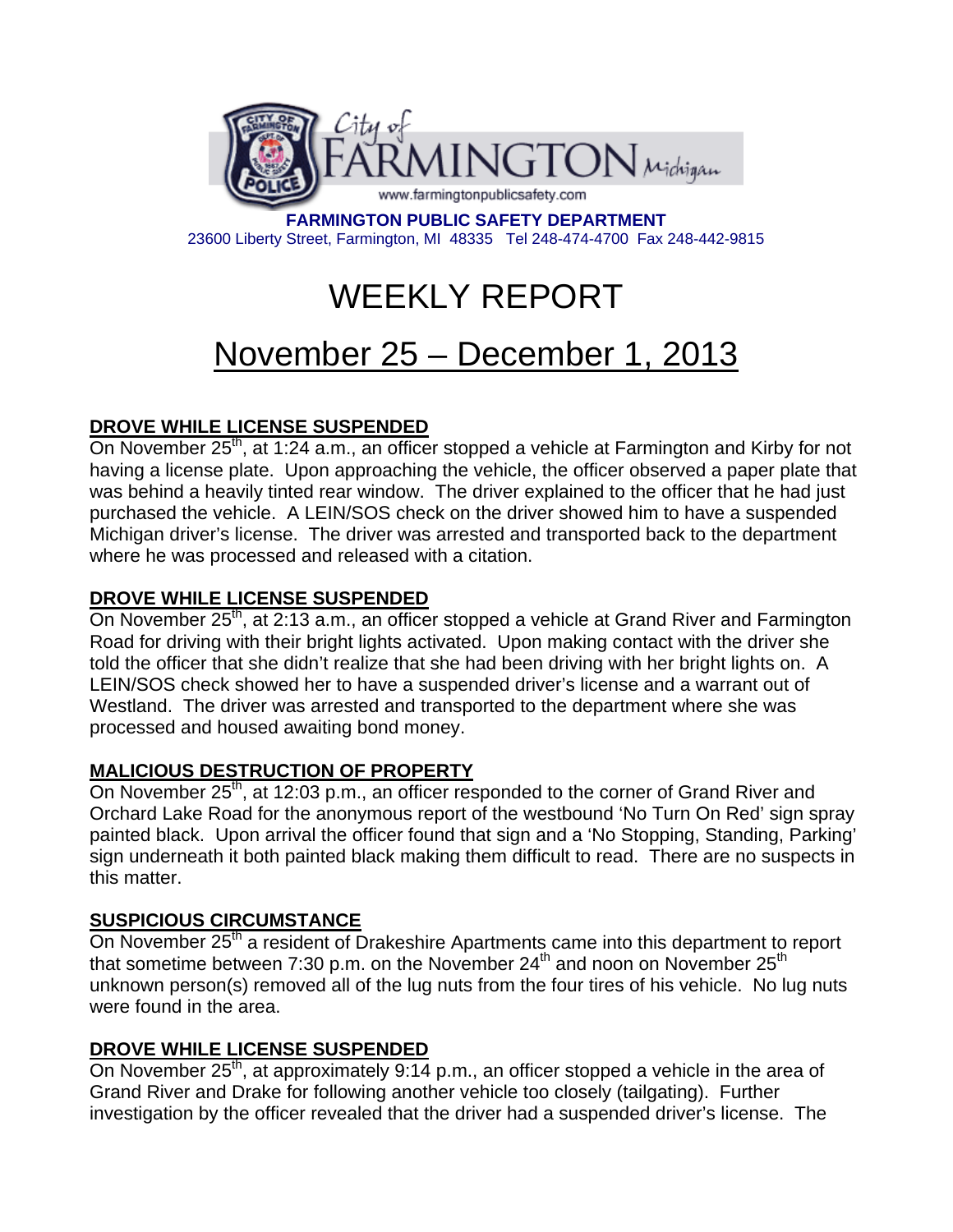Weekly Report November 25 – December 1, 2013 Page 2

woman was arrested and transported to the Farmington jail where she was booked and released with a citation.

# **NON-SUFFICIENT FUNDS CHECK**

On November 26<sup>th</sup> the owner of Ruby Blu Salon came into this department to advise that a customer had passed a bad check at his business on November  $23^{\text{rd}}$ . On November  $25^{\text{th}}$  he learned from the credit union that the account had insufficient funds to cover the check. On November 26<sup>th</sup> he learned from the credit union that the account had been closed. Attempts to contact the suspect via telephone went unanswered. The matter has been turned over to the Detective Bureau.

# **ASSIST OTHER LAW ENFORCEMENT AGENCY**

On November 27<sup>th</sup>, at approximately 6:43 p.m., Farmington Hills police contacted this department for assistance in locating a mentally ill subject in the area of Grand River and Drake. The man was located at the Muirwood Apartment's complex.

#### **OPERATING WHILE INTOXICATED SECOND OFFENSE**

On November 28<sup>th</sup>, at 2:28 a.m., an officer stopped a vehicle at Grand River and Gill for no tail lights. Upon speaking with the driver, the officer noted the odor of alcohol and asked the driver to perform roadside field sobriety tests. The driver completed the tests and a preliminary breath test (PBT) and failed each. The driver was placed under arrest and transported to the station. At the station the driver submitted to a breath test with a result of .22. The driver was housed until sober and bond was posted.

#### **OPERATING WHILE INTOXICATED**

On November 28<sup>th</sup>, at 2:29 a.m., an officer stopped a vehicle near Grand River and Halstead for an expired plate and speeding. Upon making contact with the driver, the officer smelled the presence of alcohol and the driver admitted to consuming beer. The driver failed field sobriety tests and a preliminary breath test and was placed under arrest. The driver was transported back to the station where he submitted to a breath test with a result of .18. The driver was housed until sober and bond was posted.

#### **OPERATING WHILE INTOXICATED**

On November 28<sup>th</sup>, at 4:19 a.m., an officer stopped a vehicle at Farmington Road and Orchard for an expired plate. Upon speaking to the driver, the officer determined that he had been drinking and was asked to perform roadside field sobriety tests. The driver failed roadside field sobriety tests and a preliminary breath test. The driver was placed under arrest and transported to the station. At the station the driver submitted to a breath test with a result of .13. The driver was housed until sober and bond was posted.

# **LARCENY BY FALSE PRETENSES**

On November 28<sup>th</sup> an employee of the BP Gas Station at Grand River and Power Road came into this department to report that on November  $26<sup>th</sup>$  at 3:00 p.m. a heavyset black male representing himself as an employee of Home Depot sold him a Home Depot gift card worth \$500 for only \$200. When he attempted to use the card he learned that there was no money loaded onto the card. The reporting person has not had any success in locating the suspect